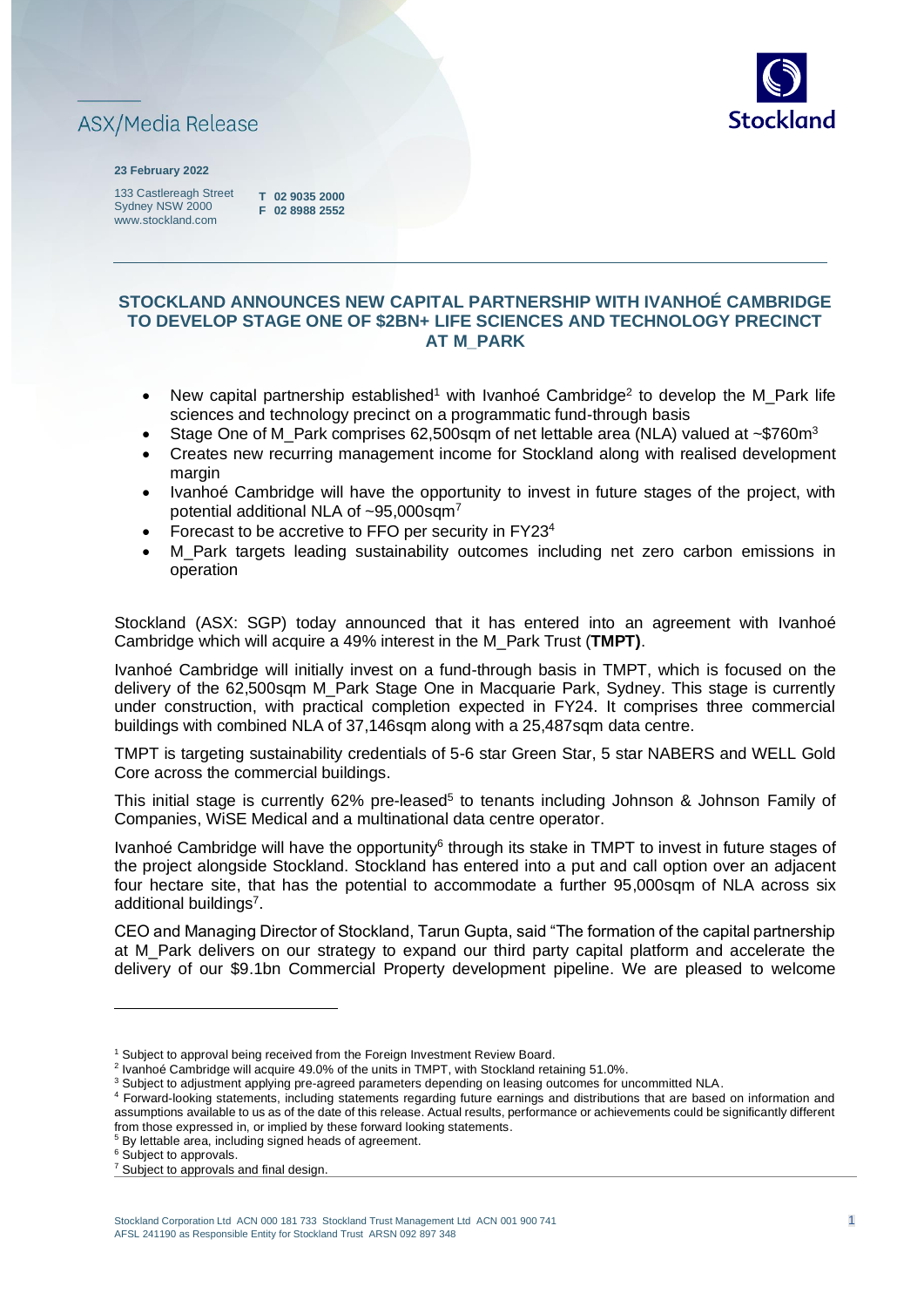Ivanhoé Cambridge to our platform and look forward to working with them to create one of Australia's leading life sciences and technology precincts."

CEO, Commercial Property, Louise Mason said: "We are excited to see M\_Park enter its next phase of delivery via the formation of this partnership. M\_Park continues to attract strong interest from leading tenants across multiple industry segments, attracted by its design, location and amenity. Once fully developed, the M\_Park precinct will have an end value of over \$2bn<sup>8</sup>, with the capacity to accommodate over 13,000 workers".

Ivanhoé Cambridge Co-Head of Asia Pacific, George Agethen said: "M\_Park provides our portfolio with meaningful exposure and diversification to both knowledge-based workplaces and data centres. Backed by high-credit tenants, the investment offers a resilient income profile with promising growth potential. M\_Park's net carbon zero aspirations are closely aligned with Ivanhoé Cambridge's sustainability goals. We look forward to the new strategic partnership with Stockland and to the success of M\_Park."

#### **Management and Fee structure**

The transaction will result in cash-backed development margin (in relation to the 49.0% interest to be acquired by Ivanhoé Cambridge) that will be recognised by Stockland during the construction period for Stage One of M\_Park.

In addition, Stockland will provide investment management, development management and property management services. Performance fees may be earnt by Stockland, subject to TMPT outperforming targeted rates of return over prescribed intervals.

#### **Transaction timing**

Completion of the transaction remains subject to approval by the Foreign Investment Review Board. The transaction is expected to settle in July 2022.

### **Financial impact**

Stockland expects the creation of the capital partnership to be accretive to FFO per security in FY23<sup>4</sup>.

### **About Ivanhoé Cambridge**

Ivanhoé Cambridge develops and invests in high-quality real estate properties, projects and companies that are shaping the urban fabric in dynamic cities around the world. It does so responsibly, with a view to generate long-term performance. Ivanhoé Cambridge is committed to creating living spaces that foster the well-being of people and communities, while reducing its environmental footprint.

Ivanhoé Cambridge invests internationally alongside strategic partners and major real estate funds that are leaders in their markets. Through subsidiaries and partnerships, the Company holds interests in more than 1,100 buildings, primarily in the industrial and logistics, office, residential and retail sectors. Ivanhoé Cambridge held C\$60.4 billion in real estate assets as at December 31, 2020 and is a real estate subsidiary of Caisse de dépôt et placement du Québec [\(cdpq.com\)](https://www.cdpq.com/en),a global investment group. For more information: [ivanhoecambridge.com](https://www.ivanhoecambridge.com/en/)

### **ENDS**

This announcement is authorised for release to the market by Ms Katherine Grace, Stockland's Company Secretary.

<sup>&</sup>lt;sup>8</sup> Including future growth stages. Subject to approvals and final design. Indicative end value, subject to change.